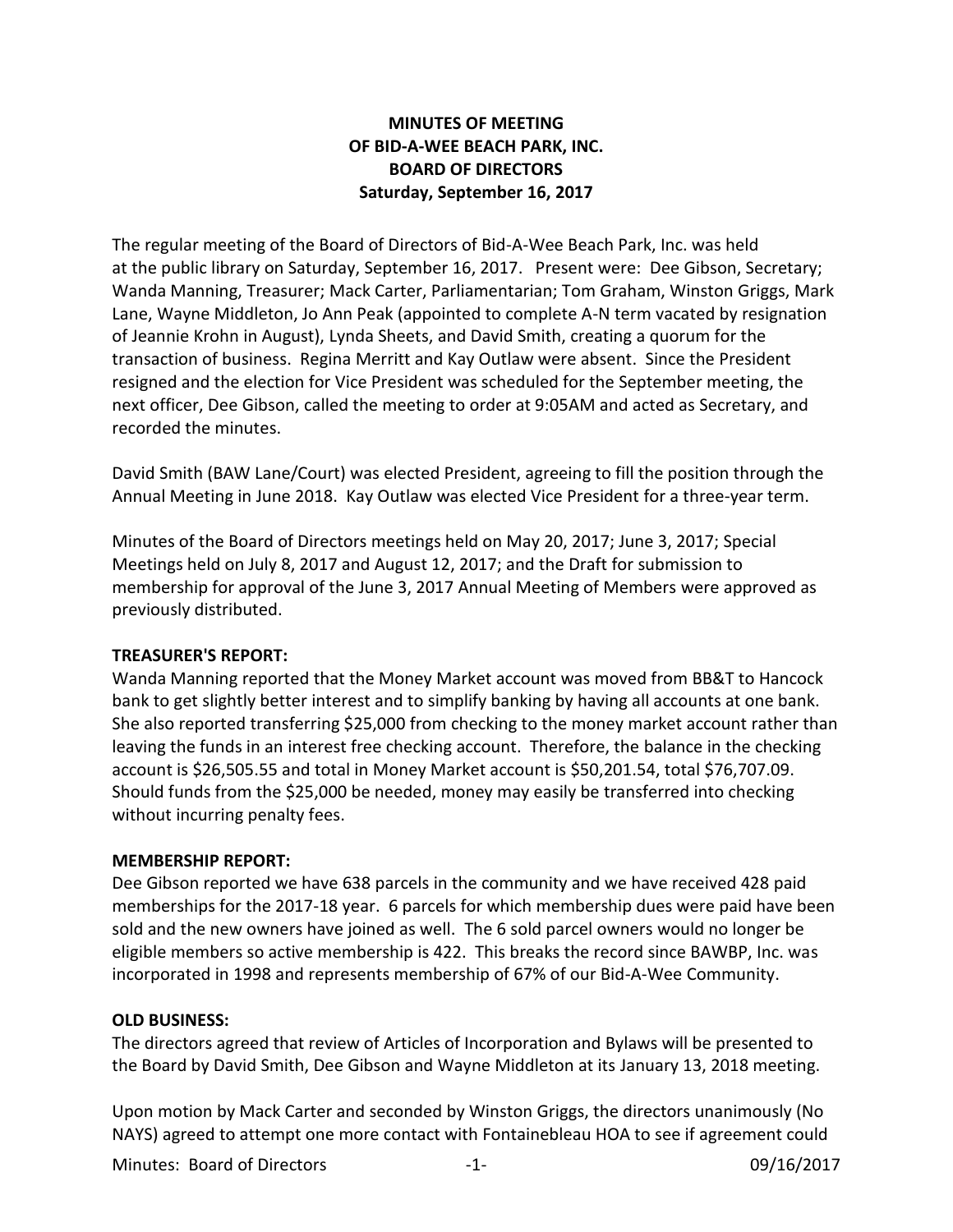be reached to work together in a neighborly fashion on the maintenance and cleanliness of the right-of-way parking spaces that run from the Fontainebleau sign to our #6 boardwalk.

Following discussion, Lynda Sheets made the motion that due to vandalism we remove the bulletin board on the corner of Crane and Argonaut. The motion was seconded by Tom Graham and unanimously (No NAYS) approved.

Due to rust issues with the closures, the manufacturer asked that we return several for replacement and investigation. The closures are \$300 each and the two we installed only 7 months ago have rusted badly. Directors agreed to wait for the report from the manufacturer and based on their conclusion, determine if a better option may be available.

After discussion regarding the wall located on the east end of our beach the directors agreed to continue its previous decision, that since the wall will likely be removed with the new development on the beach, we will paint it if we receive a warning from city code enforcement that it must be painted. Hopefully, it will be torn down before we are forced to use funds to paint it.

## **NEW BUSINESS:**

Wanda Manning and Dee Gibson reported on the process to convert all accounts when an officer resigns or otherwise leaves the board. Some necessities have historically been in the personal name of an officer and a phone number was necessary with all accounts. There was discussion that while officers must sign banking accounts, going forward, the corporation should use a corporate phone number, the corporate email address and mailing address and avoid officers using personal information to conduct corporate business. Upon motion made by Mack Carter that BAWBP, Inc. shall purchase a corporate cell phone (\$50) and maintain a monthly account with Net10 (\$35), which was seconded by Tom Graham, the Directors unanimously (No NAYS) approved the motion.

David Smith made the motion that we purchase "PRIVATE CODED ENTRANCE ONLY" signs to be placed where the night parking signs were located at the end of each boardwalk and small plastic signs to be placed on both sides at each gate lock stating, "CALL OR TEXT 000-000-0000 TO REPORT ISSUES WITH GATES or LOCKS" (enter our corporate phone number). Lynda Sheets seconded David's motion, which was unanimously (No NAYS) approved.

Frank Sheets presented his detailed plans for #6 boardwalk, and he will supervise and coordinate the project, with work to begin in January. Frank will also take care of all permitting with the DEP, obtaining a contractor and the permit from the city. Upon motion by Tom Graham that Frank's plans be approved, which was seconded by Winston Griggs, Frank's plans for #6 were unanimously (No NAYS) approved.

Following review of each line item in the 2017-18 budget totaling \$28,257, Mack Carter made the motion the budget be accepted, and Tom Graham seconded. The budget was then unanimously (No NAYS) approved.